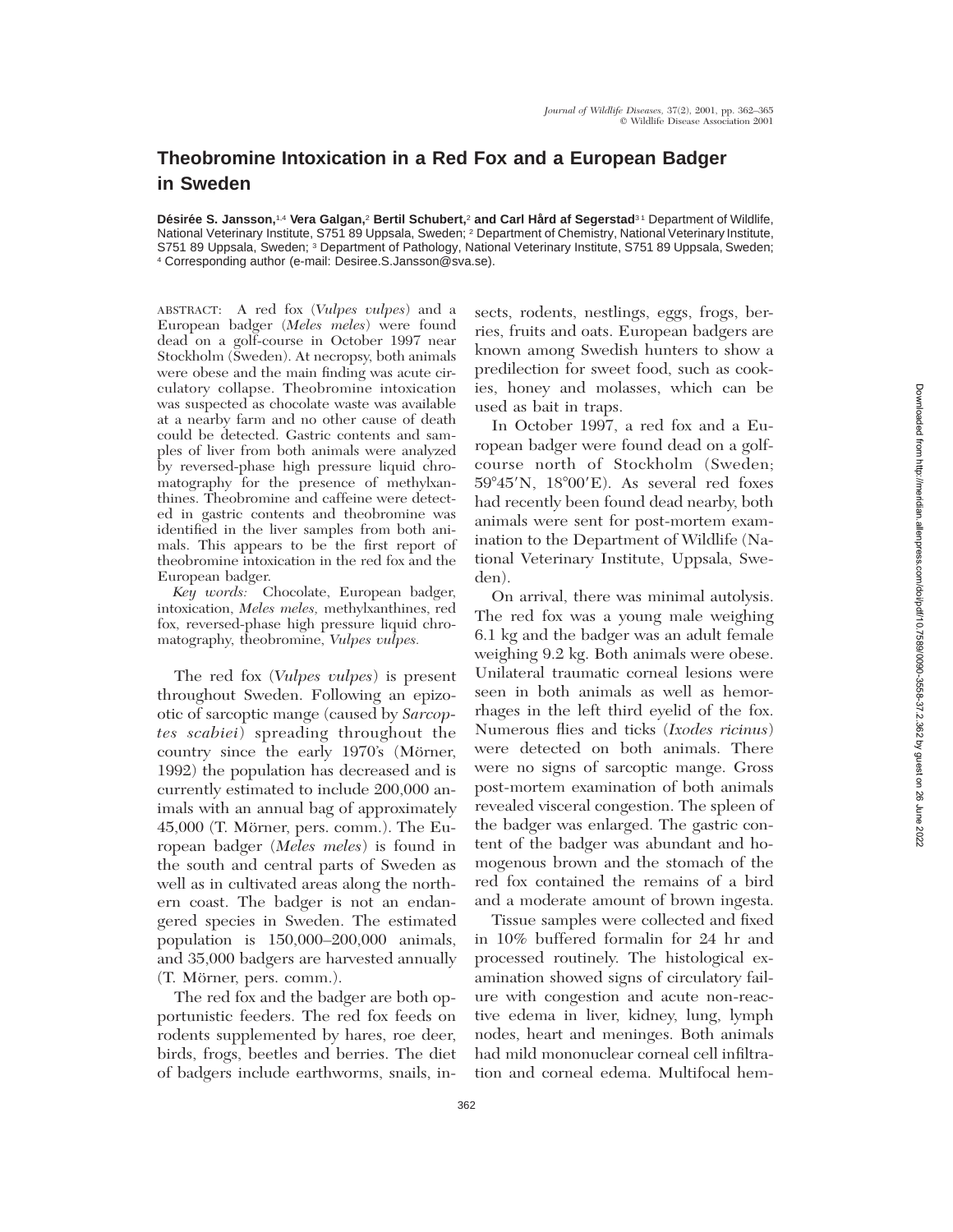orrhages were observed in the cerebral cortex and in the cerebellum of the badger. Mild alveolar fibrosis, chronic granulomatous alveolitis and degenerated remains of pulmonary nematodes were detected in the badger. The spleen of this animal was mildly reactive. No larvae of *Trichinella* sp. could be detected in the diaphragm and the masseter muscle. Specimens of liver and spleen from both animals were submitted for routine bacteriological culture on Blood Agar Base No. 2 (Difco Manual, Difco Laboratories, Detroit, Michigan, USA) with 5% horse blood at 37 C for 48 hr. Samples were also preenriched in buffered peptone water at 37 C for 24 hr followed by enrichment in Rappaport-Vassiliadis broth and plating on Xylose-lysin-desoxulate agar and brilliant green-phenol red agar at 37 C for 24 hr. No pathogenic bacteria were isolated.

It was later revealed that chocolate waste was kept in plastic bags in an open barn at a farm near the golf-course. The chocolate waste, consisting of plain chocolate bars and small amount of filling, was used to feed cattle and pigs. The farmer had seen red foxes in the barn on several occasions. Due to suspected dietary exposure to chocolate waste, a chemical analysis of methylxanthines was performed on samples of gastric content and liver. The applied method was a modification of an analysis of so called doping substances in urine and blood samples from racing horses and dogs (Schubert, 1995). The samples were homogenized with four times the samples weight of water-methanol  $(1:4)$ . Etophylline was added as an internal standard. Following centrifugation, the supernatant was collected and partly evaporated. The solution underwent solid-phase extraction by passing through a polymer column cartridge (Isolute<sup>®</sup> ENV+, 1 ml, International Sorbent Technology, Hengoed, UK) and excess water and impurities were removed by passing water, air and hexane through the cartridge. Methylxanthines were eluted with 10% methanol in dichloromethane. Reversed-phase high pressure liquid chromatography (HPLC) was performed on a Hewlett-Packard 1090 UV-Diode-array instrument (Hewlett-Packard, Dover, Delaware, USA). Gradient elution was used and chromatograms and spectra were recorded. The concentrations of methylxanthines were calculated by internal-standard technique with a computer program included in the instrument's software package. Spectral examination together with chromatographic retention data showed the identities of the eluted methylxanthines. Theobromine (TB) was detected at high concentrations in samples from both animals. The gastric content of the red fox contained  $420 \mu g/g$ and the sample from the badger contained 270  $\mu$ g/g. Caffeine was detected in the gastric contents at lower concentrations; 10  $\mu$ g/g sample in the red fox and 110  $\mu$ g/ g sample in the badger. TB was also detected in samples from liver. The liver sample of the red fox contained 64  $\mu$ g/g sample and the sample from the badger contained 105  $\mu$ g/g.

Methylxanthines are naturally occurring alkaloid substances which can be found in a variety of plants. Methylxanthines include caffeine (1,3,7-trimethylxanthine), theophylline (1,3-dimethylxanthine), paraxanthine (1,7-dimethylxanthine) and theobromine (3,7-dimethylxanthine). Cacao, which is derived from seeds of the cacao tree (*Theobroma cacao*), contains TB and, to a lesser degree, caffeine (Tarka, 1982; Feldman, 1998). Chocolate is prepared by fermentation, drying, roasting and grinding of cocoa beans, and various amounts of sugar, and sometimes dried milk and fillings, are added to make the final product (Feldman, 1998).

TB toxicity from various cacao products has been described in dogs (Glauberg and Blumenthal, 1983; Hooser, 1985; Hooser and Beasley, 1986; Hornfeldt, 1987; Gustafsson, 1993; Hovda and Kingston, 1994; Strachan and Bennett, 1994). The  $LD_{50}$ value of the dog is reported to be 250–500 mg TB/kg bodyweight (Hooser and Beasley, 1986). Deaths have been reported af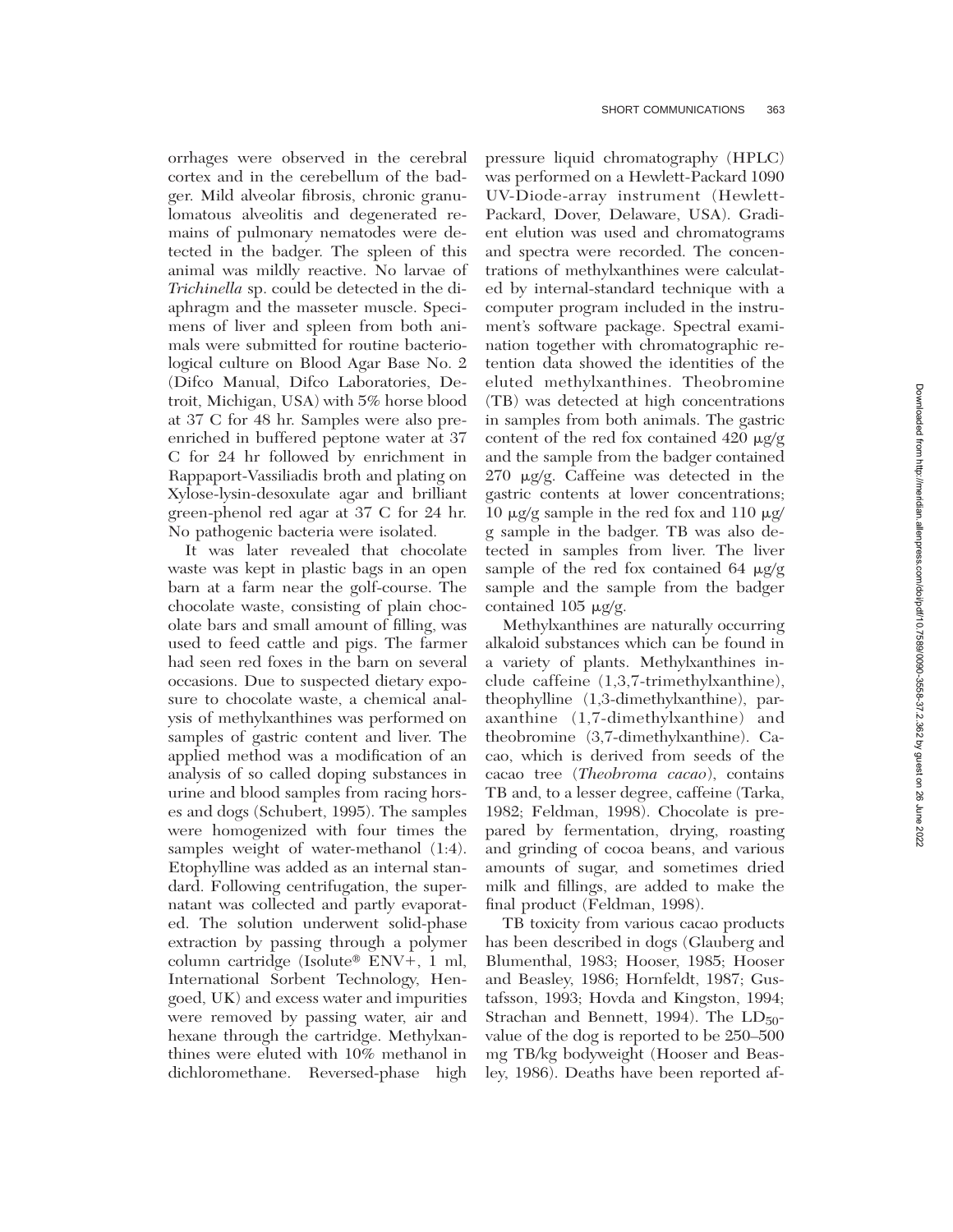ter ingestion of less than 100 mg TB/kg bodyweight (Glauberg and Blumenthal, 1983; Gustafsson, 1993; Strachan and Bennet, 1994). The main pharmacological effects of methylxanthines in the dog include central nervous system stimulation, diuresis, cardiovascular and metabolic effects, bronchial relaxation and increased secretion of gastric acids (Hornfeldt, 1987). Clinical signs of acute TB intoxication in the dog include vomiting, diarrhea, cardiac arrhythmias, bradycardia, diuresis, restlessness, excitement, ataxia, muscle tremors, seizures and coma (Hooser and Beasley, 1986). Death may follow in 6 to 24 hr post-ingestion and chronic exposure can result in sudden death after several days probably from cardial failure (Hornfeldt, 1987). Toxic effects of TB have also been reported in pigs and poultry (Blakemore and Shearer, 1943; Black and Barron, 1943; Gunning, 1950), calves (Curtis and Griffiths, 1972), horses (Hooser, 1985) as well as in mice, rats, hamsters, guinea pigs, cats and rabbits (Tarka, 1982). The postmortem findings in the red fox and the badger in this report were consistent with what is seen in dogs. The corneal lesions in both animals and the cerebral hemorrhages in the badger were thought to have been inflicted during seizures.

TB is metabolized by the liver and excreted via urine and feces (Miller et al., 1983). The half-life of TB may be as long as 23 hr in the dog (Grip-Jonsson et al., 1994). The metabolization of TB is mediated through N-demethylation and oxidation, and substantial quantitative and qualitative differences exist between species (Miller et al., 1983).

The ingested amount of chocolate could not be determined in these cases and the capacity of the red fox and the badger to metabolize TB is unknown. According to our knowledge no data on liver concentrations in cases of TB intoxication in animals have been published. However, as the red fox and the dog are both members of the Order Carnivora, family Canidae, it cannot be excluded that the fox is as sensitive to

TB as the dog. Using the  $LD_{50}$ -data of the dog, the red fox should have consumed 1.5–3.1 kg of chocolate (6.1 kg bodyweight multiplied by  $0.250-0.500 \text{ g} \text{ TB } (=LD_{50})$  $= 1.5$  to 3.1 g TB; 1 g TB corresponds to 1 kg of chocolate according to the manufacturer). This amount of chocolate could possibly have been ingested by a 6.1 kg red fox at one time but it seems more likely that the intoxication resulted from repeated ingestion. Using the same data, the calculated amount of ingested chocolate of the badger was 2.3 to 4.6 kg. However, as the badger belongs to the Order Carnivora, family Mustelidae, it may not be as sensitive to TB as the dog. This is also supported by our finding that the TB concentration of the liver at death in the badger was higher than in the fox. Taken together, the lack of any sign of vomiting or diarrhea (signs of acute TB intoxication), the obesity and the calculated amount of ingested chocolate strongly indicate that the intoxication was the result of chronic intoxication. However, the scarcity of toxicity data in these two animal species, particularly the badger, and the small sample size (one individual of each species) make all interpretations of results speculative.

Based on the two cases reported in this study, we conclude that the spectrum of species known to be susceptible to TB intoxication should be extended to include the red fox and the European badger and, therefore, it would seem wise to protect wildlife from exposure to chocolate waste.

## **LITERATURE CITED**

- BLACK, D. J. G., AND N. S. BARRON. 1943. Observations on the feeding of a cacao waste product to poultry. The Veterinary Record 55: 166–167.
- BLAKEMORE, F., AND G. D. SHEARER. 1943. The poisoning of livestock by cacao products. The Veterinary Record 55: 165.
- CURTIS, P. E., AND J. E. GRIFFITHS. 1972. Suspected Chocolate Poisoning of Calves. The Veterinary Record 90: 313–314.
- FELDMAN, E. B. 1998. Death by chocolate. Nutrition Today. 33: 106–112.
- GLAUBERG, A., AND H. P. BLUMENTHAL. 1983. Chocolate poisoning in a dog. Journal of the